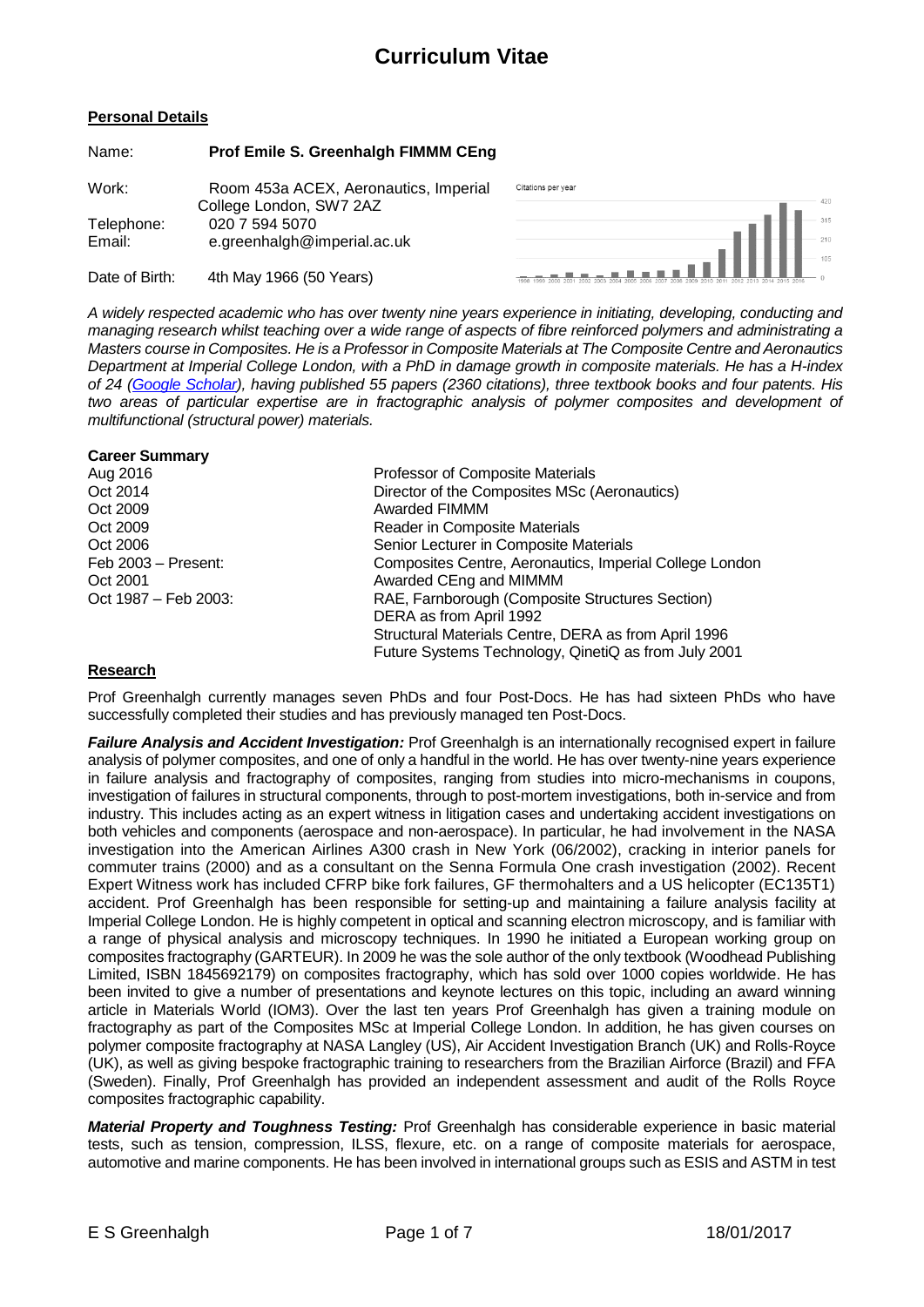standard development. In particular, he has extensive knowledge of pure and mixed-mode methods (ENF, DCB and MMB), and delamination failure criteria for composite materials such as unidirectional, multidirectional, woven and sandwich configurations. More recently, he has led development of a novel mixed-mode II/III test method under industrial funding.

*Delamination, Impact Damage and Energy Absorption:* Prof Greenhalgh is an expert in understanding, characterising and defining modelling methodologies for delamination growth in composites. This has entailed planning, testing, analysis and reporting of coupon and structural tests (plain and stringer-stiffened panels) on specimens containing delaminations. He has experience in low and medium velocity impact testing on components such as CAI coupons, sandwich panels, skin-stringer panels and wingbox structures. He has extensive knowledge of impact damage mechanisms and processes in both coupons and structures. In addition, he has experience with high-speed impact, blast, ballistic and hydraulic shock type failures. He has extensive knowledge of impact threats and design requirements for damage tolerant structures; in particular issues relevant to certification of aircraft structures, but this expertise has been extended to other platforms, such as damage tolerant design of naval components. He has particular knowledge on the mechanisms and modelling of runway debris and the subsequent impact on structures, which was chosen as an impact case for the 2013 REF assessment at Imperial College London. Finally, he has experience of energy absorbing structures for Formula One, both through testing and failure analysis, which ultimately led to improved designs.

*Environmental and Fatigue Testing:* Prof Greenhalgh has led planning, conditioning, testing, analysis and reporting of tests under environmental sequencing and fatigue testing. This has entailed testing of notched coupons, both dry and containing moisture, under cyclic loading whilst sequencing temperature. He has undertaken analysis to glean a detailed understanding of the damage mechanisms around the notches and bearing failures through the use of X-radiography and fractography. He has also studied delamination growth (coupons and structures) under cyclic loading. Finally, recently he has led the Imperial College contribution to a joint government/industrially funded project (CTi) into time/temperature/moisture characterisation and modelling of highly toughened aerospace composites.

*Structural Testing:* Prof Greenhalgh has extensive experience in mechanical testing of composite structures such as I-beams, sandwich panels, skin/spar joints, stringer-stiffened panels and wingbox structures under monotonic and cyclic loading. This has entailed planning, rig design, instrumentation, testing, inspection (NDI), analysis and reporting. He also has considerable experience in interpretation of strain gauge and other instrumentation techniques such as Moiré interferometry, Digital Image Correlation and Acoustic Emission. His research includes characterising skin/stringer joint strength, damage in marine sandwich structures, and assessing different advanced concepts such as Z-pinning for improving structural performance. He led a £1.2M grant (EPSRC/dstl) into a four year programme on crack arrest and self-healing of composite structures (CRASHCOMPS). This was aimed at developing structural (such as geometric features) and materials (such as active materials) for arresting rapidly growing cracks in stiffened composite structures, and then self-healing the crack and the associated damage.

*International Programmes:* Prof Greenhalgh has considerable experience in European and UK Working groups on damage growth and fractographic analysis of composite structures. He has a wide network of contacts throughout most of the major aerospace industries and research organisations in Europe, particularly in Sweden, Spain and Holland, as well as contacts within other industries such as marine and Formula One. He has initiated a number of CEC funded programmes. He was Task Leader (Structural Testing) for a 7M€ programme (EDAVCOS), as well as involved in earlier programmes (e.g. DAMTOS, ADCOMP, ADSTREFF). He was Programme Coordinator for a 6.5M€ programme (FALCOM) on non-crimp fabric composites involving twenty partners from nine countries. He led inception, setting-up and management of a trinational programme (DAMOCLES) on impact in composite structures between institutes in the UK (QINETIQ), Holland (NLR) and Sweden (FOI). He led a £600K (MoD) programme on structural power materials for military aircraft and led a €2.7M FP7 programme (€900K for Imperial College) on structural power materials for hybrid cars (STORAGE) He currently leads a €1.6M Clean Sky 2 (SORCERER), £1.1M EPSRC and \$1.3M USAF projects on structural power.

*Nanocomposites and Hierarchical Composites:* He has been one of a team of three academics on the development of 'hierarchical' composites; thermoset and thermoplastic polymer composites with both micron and nano-level reinforcement. He has focussed on tailoring these materials for improved compression strength and delamination toughness. This research has led to development of novel synthesis methods for ensuring the nanoreinforcement is homogeneously distributed, has controlled alignment and good interfacial adhesion. More recently this research has led to the development of carbon aerogel reinforced composites which offer a step change in mechanical, physical and multifunctional properties of polymer composites.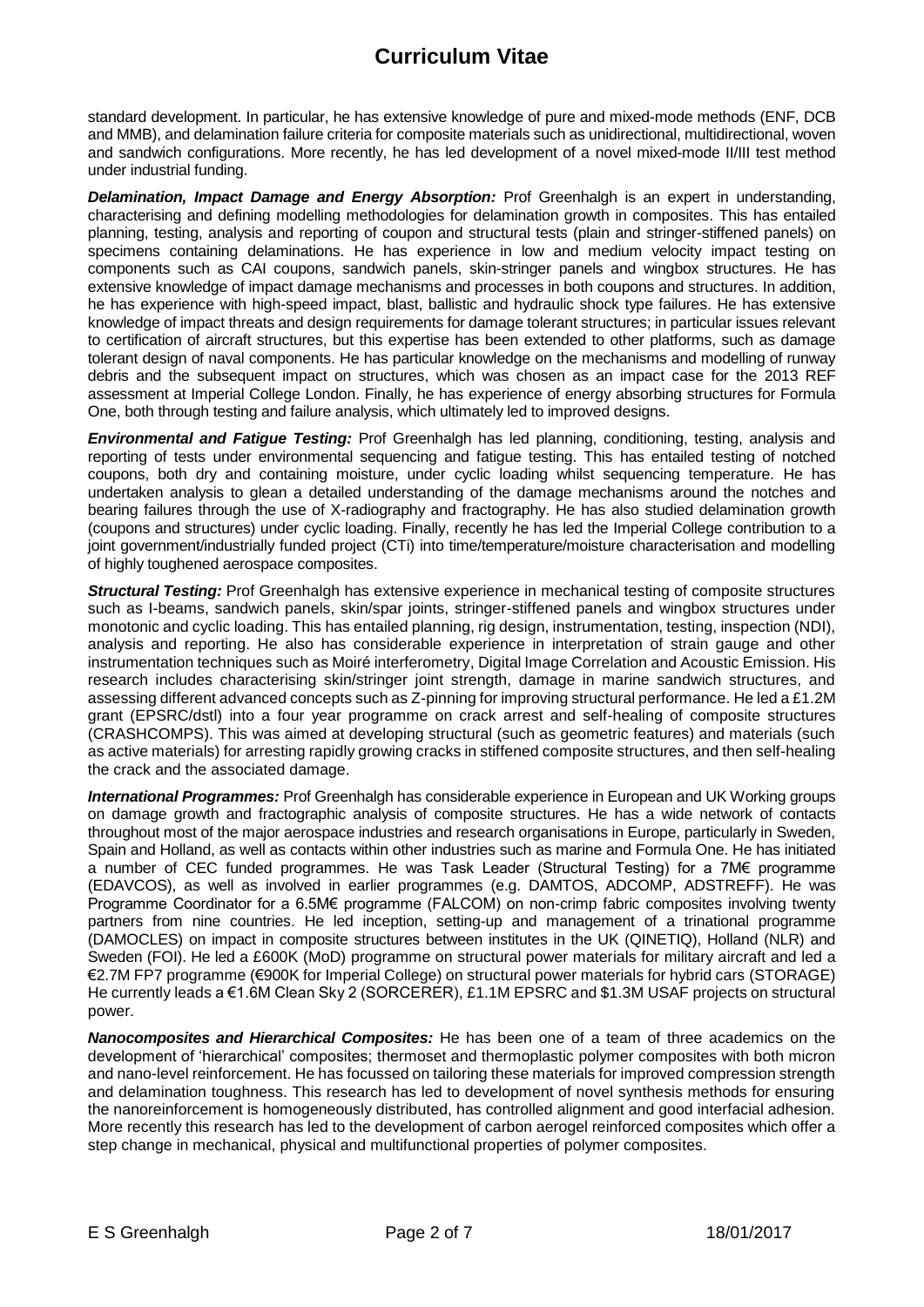*Multifunctional Composites:* Prof Greenhalgh leads the team at Imperial College London on structural power materials; the team is one of the leading groups worldwide in this field and are the leading group in structural supercapacitors. These are materials which simultaneously store (and deliver) electrical energy and carry mechanical loads. The research has led to leadership of the EU programme (STORAGE) on the development of these materials for automotive applications and several research programmes for MoD. The research has led to considerable publicity, including articles in popular and professional publications such as New Scientist, Professional Engineer, The Economist, New York Times, Automotive Design and Materials World (IOM3). The [Youtube video](http://www.youtube.com/watch?v=jZ7A51h6cwU) has had about 82000 hits, and is still one of the most popular Imperial College videos. There have been numerous invited talks, such as a keynote at Supercapacitors Europe 2015, Berlin Germany, 25th Anniversary Conference at SICOMP, Sweden in 2014 and keynote (and session organiser) at ICCM20 in Copenhagen (2015). The research has been very successful, culminating in demonstrator components, and a patent being granted on structural power materials.

#### **Teaching**

Prof Greenhalgh gives lectures and tutorials on undergraduate and post-graduate courses, on topics including Mechanics, Structural Analysis, Materials, Materials Modelling, Laminate Theory, Composite Testing and Fractographic Analysis of Composites. He also supervises Composite Design studies, Group Design Projects and Final Year Projects in composites and aerospace materials. He is Director of the Composites MSc at Imperial College and is a keen advocate of promoting materials education and enhancing the student's knowledge of the state of art in this field. He was an External examiner on the Aerospace Engineering BSc at Farnborough Technical College and is currently the External examiner for Perth College (Scotland). Finally, he has considerable experience in supervising PhD and EngD students, as well as examining PhD Vivas both in the UK (Imperial College, University of Bristol, University of Manchester and QMW) and Europe (University of Lulea and KTH).

#### **Professional Activities (IOM<sup>3</sup> ) and External Visibility**

*General:* Prof Greenhalgh has extensive experience in presenting research at conferences, symposia and meetings, both in the UK and abroad. He has been invited to chair sessions and be involved in the executive committees of several international conferences. He has trained a large number of researchers in failure analysis and fractography of composites, and operation of equipment such as scanning electron microscopes. He has regularly been invited to give presentations on fractography of composites.

**Publications;** To date Prof Greenhalgh has published fifty five journal papers, about seventy conference papers, fifty one technical reports, four patents and two books. In 2002, he was awarded the Sir Vernon Brown Prize for the best paper on aircraft maintenance by the Royal Aeronautical Society. In 2007, his PhD student (Sang Nguyen) won the National SAMPE/IOM<sup>3</sup> student lecture competition. In 2012, he was awarded the Materials World award for the article 'Cracking Under Pressure'. Finally, he regularly referee papers for *Composite A*, *Carbon*, *Composite Structures* and *Composites Science and Technology* Journals (typically about fifteen papers per year).

*IOM<sup>3</sup> :* Prof Greenhalgh was chair of the London Materials Society (LMS) in 2008/9, having sat on the board for the previous five years. During his chairmanship he assembled a series of the talks and chaired meetings focused on composites which had been very successful, with a significant increase in the numbers attending these events as compared to previous years. Many of these events were jointly held with other regional institutes such as the London branch of the IMechE. He was the past chair of the Meetings and Marketing Committee (CMMC) in the IOM<sup>3</sup> , a subcommittee of the British Composites Society (BCS). He is currently a member of the BCS board who are UK Composite leaders from academia, industry and research organisations. The focus of his role is twofold; (a) initiation and development of workshops and conferences to promote the IOM<sup>3</sup> and UK composites, and (b) promote and raise awareness of UK composites. Finally, last year he led the UK bid to host the European Conference on Composite Materials in 2020.

*International Visibility:* Prof Greenhalgh sat on the council of the ESCM (European Society of Composite Materials) from 2009 to 2015, which is an overarching European organisation with the aims of promoting European cooperation on composites and encouraging education in composite materials. The Council organises the biannual European Conference on Composite Materials (ECCM). At the European Conference on Composite Materials (ECCM13) held in Stockholm in June 2008, he gave the opening plenary entitled '*Fractography of Polymer Composites; Current Status and Future Issues*'. At ICCM16 in Kyoto Japan in 2007 he gave a keynote lecture entitled '*Fractographic Observations of Delamination Growth Mechanisms'*. At ECCM15 (Venice) in June 2012, he organised a session on structural power materials as well as co-authored a keynote presentation. At the ICCM19 (Montreal) in July 2013, he organised and co-chaired the Session on structural power. Finally, at ICCM20 in Copenhagen in 2015 he gave a keynote lecture entitled '*Recent Developments in Structural Power Materials'*.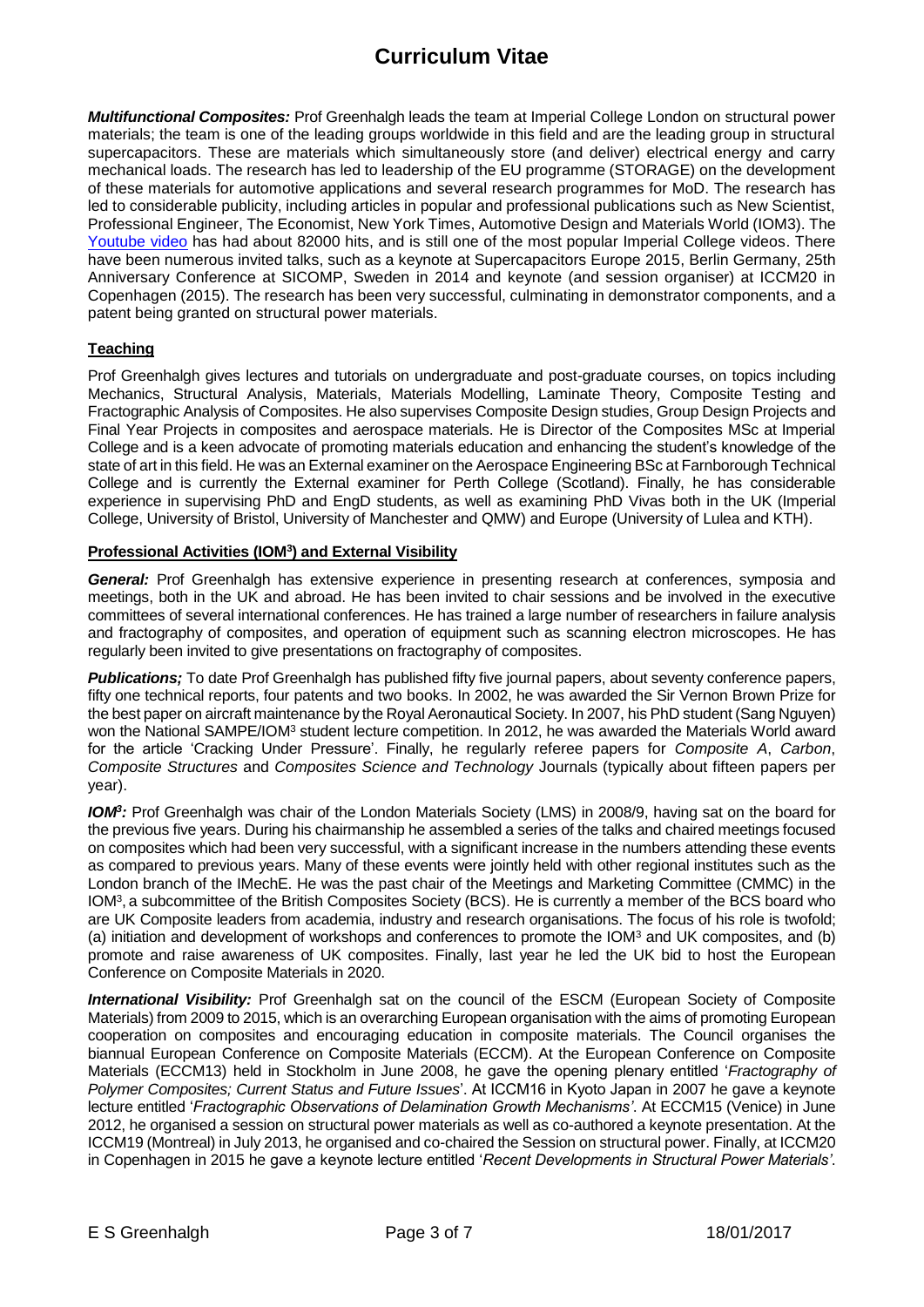As detailed in the previous Section, he has had considerable outreach through publicity of research into structural power materials, including invited to attend Foreign and Commonwealth Office (FCO) missions to Montreal (2011) and Singapore (2010) to present on this field.

#### **Management and Administration**

**Consultancy:** Over the last ten years he has been responsible for managing the mechanical testing and fractographic work undertaken in the Aeronautics Department for industry. This has entailed costing of the programmes, liaising with customers, managing the running of the programmes and timely reporting of the results. In addition, he has undertaken consultancy (composite failure characterisation) for a number of other companies such as Dowty, dstl (MoD), SICOMP (Sweden), Kongsburg (Norway), GE, Rolls Royce, Airbus and Corac.

*Facilities:* Prof Greenhalgh has initiated purchase and commissioned several scanning electron microscopes and subsequently run the composites microscopy facilities at QinetiQ and Imperial College. He has recently initiated and commissioned a new facility for multifunctional materials development at Imperial College, as well as involved in the commissioning of digital image correlation and ultrasonic inspection equipment.

*Administrative Roles:* Prof Greenhalgh was Careers Officer for Aeronautics at Imperial College between October 2005 and December 2006, which entailed organising presentations from employers and distributing details of graduate opportunities. He was Admissions Tutor for the Department from 2006 to 2011, with the aim of meeting targets for Home (and EU) and Overseas students. As well as developing the strategy for admitting students to the undergraduate courses, this role was the first point of contact for new applicants who apply to Imperial College, process the UCAS forms, field ad-hoc enquires, organise the Admissions Days and the Open Day in June, and make offers to the applicants. Since Oct 2014 he has been Director of the Composites MSc, leading admission to the course, running the day to day management and chairing the Examination committee.

#### **Publications**

#### *Refereed Publications – Journal Papers*

- 1. Greenhalgh, E.S. & Cox, P.C., *A Method to Determine Propagation Direction of Compression Fracture in Carbon-Fibre Composites*, **Composite Structures**, 21, (1991), 1-7.
- 2. Greenhalgh, E.S., *Delamination Growth in Carbon-Fibre Composite Structures*, **Composite Structures**, 23, (1993), 165-175.
- 3. Greenhalgh, E.S., Bishop, S., Bray, D., Hughes, D., Lahiff, S. & Millson, B., *Characterisation of Impact Damage in Skin-Stringer Composite Structures*, **Composites Structures**, 36, (1997), 187-207.
- 4. Ireman, T., Thesken, J., Greenhalgh, E.S., Sharp, R., Gadke, M., Maison, S, Ousset, Y., Roudolff, F., La Barbera, A., *Damage Propagation in Composite Structural Elements - Coupon Experiments and Analyses*, **Composites Structures**, 36, (1997), 173-186.
- 5. Wiggenraad, J., Greenhalgh, E.S., Gadke, M., Maison, S., Ousset, Y., Roudolff, F., La Barbera, A., *Damage Propagation in Composite Structural Elements - Structural Experiments and Analyses*, **Composites Structures**, 36, (1997), 209-220.
- 6. Singh, S., Greenhalgh, E.S., *Micromechanisms of Interlaminar Fracture in Carbon-Fibre Reinforced Plastics at Multidirectional Ply Interfaces Under Static and Cyclic Loading*, **Plastics, Rubber and Composites Processing and Applications**, 27, (1998), 220-226.
- 7. Greenhalgh, E.S., Singh, S., Hughes, D. & Roberts, *D., Impact Damage Resistance and Tolerance of Stringer-Stiffened Composite Structures*, **Plastics, Rubber and Composites**, 28 (5), (1999), 228-251.
- 8. Asp, L., Sjogren, A. & Greenhalgh, E.S., *Delamination Growth and Thresholds in a Carbon/Epoxy Composite under Fatigue Loading,* **Journal of Composites Technology and Research,** 23(2), (2001), 55-68.
- 9. Falzon, B., Davies G., Greenhalgh E., *Failure of Thick-Skinned Stiffener Runout Sections Loaded in Uniaxial Compression,* **Composite Structures**, 53, (2001), 223-233,
- 10. Greenhalgh, E.S., Chichester, G., Mew, A., Slade, M., Bowen, R., *Characterisation of the Realistic Threat from Runway Debris*, **The Aeronautical Journal**, (2001), 557-570† .
- 11. Greenhalgh, E.S., Hiley, M.J., *The Assessment of Novel Materials and Processes for the Impact Tolerant Design of Stiffened Composite Aerospace Structures*, **Composites A,** 34(2), (2003), 151-161.

<sup>÷,</sup> † Awarded the Sir Vernon Brown Prize for the best paper on aircraft maintenance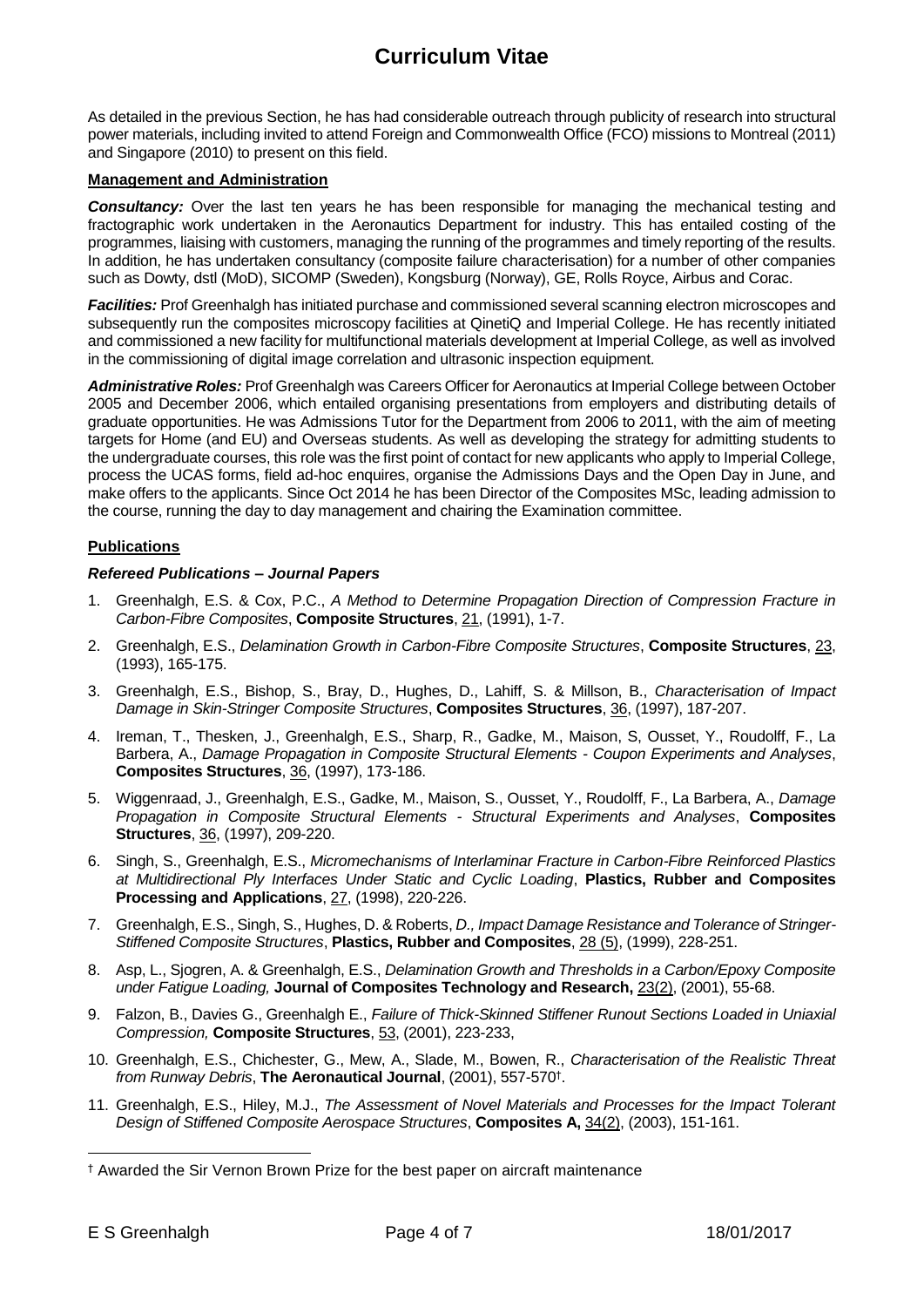- 12. Greenhalgh, E.S., Meeks, C.B., Clarke, A.B., Thatcher, J.E., *The Effect of Defects on the Performance of Post-Buckled CFRP Stringer-Stiffened Panels*, **Composites A**, 34, (2003), 623-633.
- 13. Greenhalgh, E.S., Huertas Garcia, M, *Fracture Mechanisms And Failure Processes At Stiffener Run-Outs In Polymer Matrix Composite Stiffened Elements*, **Composites A**, 35, (2004), 1447-1458.
- 14. Meeks, C.B., Greenhalgh, E.S., Falzon, B.G., *Stiffener Debonding Mechanisms in Post-Buckled CFRP Aerospace Panels*, **Composites A**, 36, (2005), 934-946.
- 15. Greenhalgh, E.S., Lewis, A., Bowen, R., Grassi, M., *Evaluation of Toughening Concepts at Structural Features in CFRP – Part I; Stiffener Pull-Off*, **Composites A**, 37, (2006), 1521 – 1535
- 16. Shaik Dawood, M.S.I, Iannucci, L., Greenhalgh, E.S., *Three-dimensional static shape control analysis of composite plates using distributed piezoelectric actuators,* **Smart Materials and Structures**, 17, (2008)
- 17. Nguyen, S.N., Greenhalgh, E.S., Olsson, R., Iannucci, L., *Modeling the Lofting of Runway Debris by Aircraft Tires*, **Journal of Aircraft**, 45 (5), (2008), 1701 – 1714.
- 18. Qian, H., Bismarck, A., Greenhalgh, E.S., Shaffer, M., *Hierarchical composites reinforced with carbon nanotube grafted fibers: The potential assessed at the single fiber level*, **Chemistry of Materials**, 20, (2008), 1862 – 1869.
- 19. Nguyen S.N., Greenhalgh E.S., Olsson R., Iannucci L., Curtis P.T., *Improved Models for Runway Debris Lofting Simulations*. **The Aeronautical Journal,** 13, (2009).
- 20. Greenhalgh, E.S., Rogers, C.B., Robinson, P., *Fractographic Observations on Delamination Growth Mechanisms*, **Composites Science and Technology**, 69(14), (2009), 2345–2351.
- 21. Qian H, Bismarck A, Greenhalgh ES, Shaffer MSP, *Synthesis and characterisation of carbon nanotubes grown on silica fibres by injection CVD*, **Carbon**, 48, (2010), 277-286.
- 22. Nguyen, S., Greenhalgh, E.S., Olsson, R., Iannucci, L., *Parametric analysis of runway stone lofting mechanisms*, **International Journal of Impact Engineering**, 37, (2010), 502-514.
- 23. Qian H., Greenhalgh E.S., Shaffer M.S.P., Bismarck A., *Carbon nanotube-based hierarchical composites: a review*, **Journal of Materials Chemistry**, 20, (2010), 4751-4762.
- 24. Qian H., Bismarck A., Greenhalgh E.S., Shaffer MSP, *Carbon nanotube grafted silica fibres: Characterising the interface at the single fibre level*, **Composites Science and Technology**, 70, (2010), 393-399.
- 25. Qian H., Bismarck A, Greenhalgh ES, [Shaffer,](javascript:;) M.S.P., *Carbon nanotube grafted carbon fibres: A study of wetting and fibre fragmentation*, **Composites Part A**, 41, (2010), 1107-1114.
- 26. Ho K.K.C., Kolliopoulos A., Lamoriniere S., Greenhalgh E.S., Bismarck, A., *Atmospheric Plasma Fluorination as Means to Improve the Mechanical Properties of Short Carbon Fibre Reinforced Poly (Vinylidene Fluoride)*, **Composites Part A**: **Applied Science and Manufacturing**, 41(9), (2010), 1115– 1122.
- 27. Greenhalgh E.S., *Storage solutions*, **Materials World**, 19, (2011), 24-26.
- 28. Qian H., Kalinka G., Chan K.L., Kazarian S.G., Greenhalgh E.S., Bismarck A., Shaffer M.S., *Mapping local microstructure and mechanical performance around carbon nanotube grafted silica fibres: methodologies for hierarchical composites*, **Nanoscale**, 3, (2011), 4759-4767.
- 29. Nguyen S.N., Greenhalgh E.S., Olsson R., Iannucci L., Curtis P., Longstaff S. *Experimental Characterisation of Tire Indentation by Simulated Runway Debris*, **Strain: An International Journal for Experimental Mechanics**, 47 (4), (2011), 343–350.
- 30. Nguyen S.N., Greenhalgh E.S., Olsson R., *Analytical Modeling of Runway Stone Lofting*, **Journal of Aircraft**, 48, (2011), 1412-1421.
- 31. Tsampas, S.A., Greenhalgh, E.S., Ankersen, J., Curtis, P.T., *On Compressive Failure of Multidirectional Fibre-Reinforced Composites: A Fractographic Study,* **Composites Part A: Applied Science and Manufacturing**, 43(3), (2012), 454-468.
- 32. Yasaee M, Bond I.P., Trask R.S., Greenhalgh E.S., *Mode II interfacial toughening through discontinuous interleaves for damage suppression and control*, **Composites Part A: Applied Science and Manufacturing**, 43, (2012), 121-128.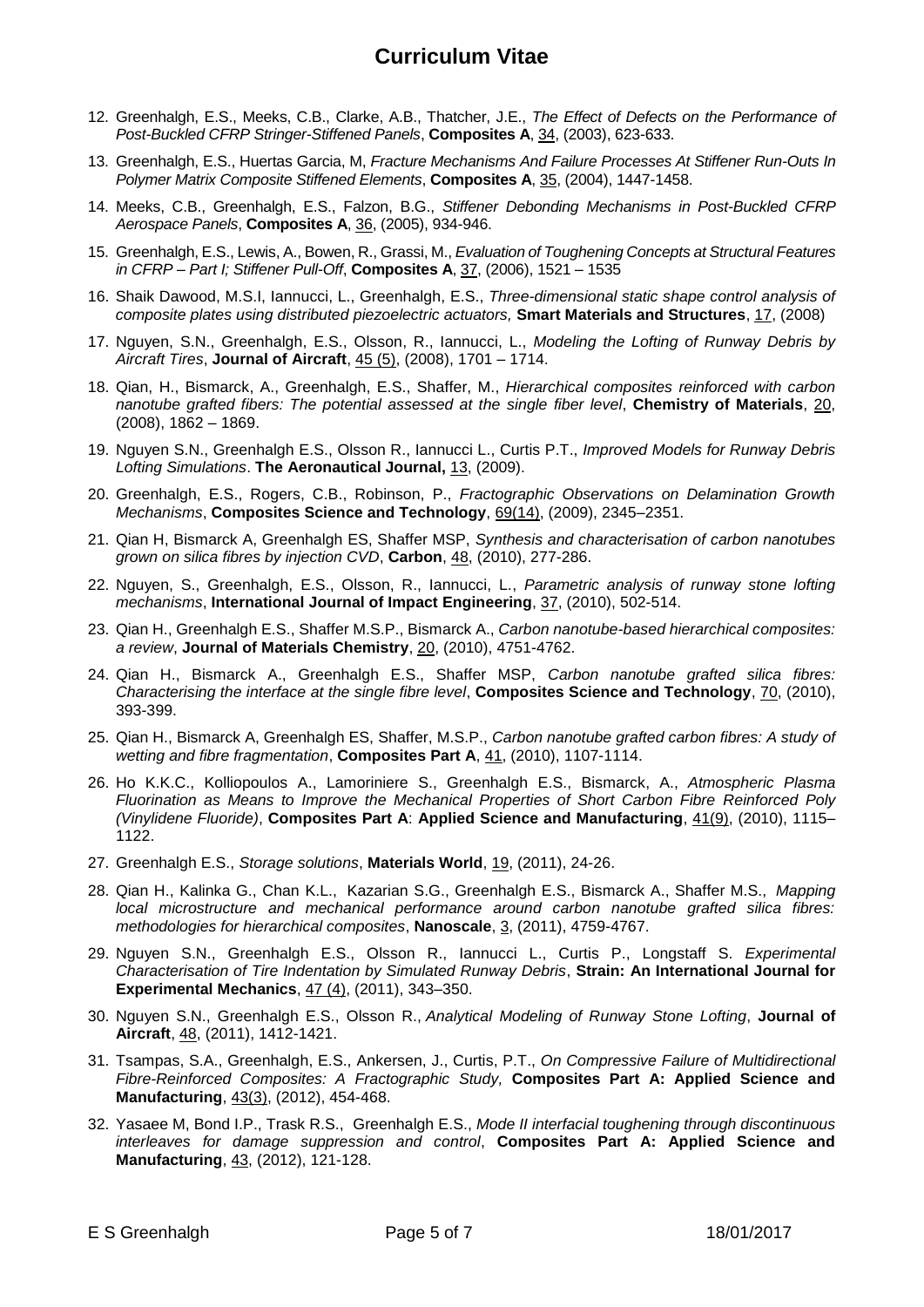- 33. Yasaee M, Bond I.P., Trask R.S., Greenhalgh E.S., *Mode I interfacial toughening through discontinuous interleaves for damage suppression and control*, **Composites Part A: Applied Science and Manufacturing**, 43, (2012), 198-207.
- 34. Ariffin, A.K., Shaik Dawood, M.S.I., Iannucci, L., Greenhalgh, E. *Low Velocity Impact Induced Delamination Control Using MFC Actuator*, **Applied Mechanics and Materials** 165, (2012), 346-351.
- 35. Yasaee M, Bond I.P., Trask R.S., Greenhalgh E.S., *Damage control using discrete thermoplastic film inserts*, **Composites Part A: Applied Science and Manufacturing**, 43, (2012), 978-989.
- 36. Greenhalgh E.S., *Cracking under pressure*, **Materials World**, 20, (2012), pp28-31<sup>1</sup> .
- 37. Shirshova, N., Qian, H., Shaffer, M.S.P, Steinke, J.H.G, Greenhalgh, E.S., Curtis, P.T., Kucernak, A., Bismarck, A., *Structural Composite Supercapacitors*, **Composites Part A: Applied Science and Manufacturing** 46, (2013), 96-107.
- 38. Greenhalgh E.S., Bloodworth V.M., Iannucci L., Pope D, *Fractographic observations on Dyneema composites under ballistic impact*, **Composites Part A: Applied Science and Manufacturing** 44, (2013), 51-62.
- 39. Qian, H., Diao, H., Shirshova, N., Greenhalgh, E.S., Steinke, J.G.H., Shaffer, M.S.P., Bismarck, A., *Activation of Structural Carbon Fibres for Potential Applications in Multifunctional Structural Supercapacitors*, **Journal of Colloid and Interface Science** 395, (2013), 241-248.
- 40. Qian, H., Kucernak A.R.J., Greenhalgh, E.S., Bismarck, A., Shaffer, M.S.P., *Multifunctional Structural Supercapacitor Composites Based on Carbon Aerogel Modified High Performance Carbon Fibre Fabric*, **ACS Applied Materials & Interfaces** 5(13), (2013), 6113-6122.
- 41. Javaid, A., Ho, K.K.C., Bismarck, A., Shaffer, M.S.P., Steinke, J.H.G., Greenhalgh, E.S., *Multifunctional Structural Supercapacitors for Electrical Energy Storage Applications*, **Journal of Composite Materials**  47(22), (2013).
- 42. Canturri, C., Greenhalgh, E.S., Pinho, S.T., Ankersen, J. *[Delamination Growth Directionality and the](http://scholar.google.co.uk/scholar?oi=bibs&hl=en&cluster=8998091718428267286&btnI=Lucky)  Subsequent Migration Processes - [The Key to Damage Tolerant Design](http://scholar.google.co.uk/scholar?oi=bibs&hl=en&cluster=8998091718428267286&btnI=Lucky)*, **Composites Part A: Applied Science and Manufacturing**, [54,](http://www.sciencedirect.com/science/journal/1359835X/54/supp/C) (2013), 79–87.
- 43. Shirshova, N., Bismarck, A., Carreyette, S., Fontana, Q.P.V., Greenhalgh, E.S., Jacobsson, P., Johansson, P., Marczewski, M.J., Scheers, J., Kalinka, G., Kucernak, A., Shaffer, M.S.P., Steinke, J.H.G., Wienrich, M., *Structural Electrolytes for Supercapacitors Based on Ionic Liquid Doped Epoxy Resins*, **Journal of Materials Chemistry**, A 1(48):15300-15309 01 Jan 2013.
- 44. Nguyen, S., Greenhalgh, E.S., Graham, J.M.R., Francis, A. Olsson, R., *Runway Debris Impact Threat Maps for Transport Aircraft*, **Aeronautical Journal**, 118(1201):229-266 01 Mar 2014.
- 45. Shirshova, N., Qian H., Houllé, M., Steinke, J., Kucernak, A., Fontana, Q., Greenhalgh, E.S., Bismarck, A., Shaffer, M., *Multifunctional Structural Energy Storage Composite Supercapacitors*, **Faraday Discussions**, RSC, DOI: 10.1039/b000000x, 2014.
- 46. Shirshova, N., Bismarck, A., Greenhalgh, E., Johansson, P., Kalinka, G., Marczewski, M., Shaffer, M. & Wienrich, M. *Composition as a Means to Control Morphology and Properties of Epoxy Based Dual-Phase Structural Electrolytes*. **The Journal of Physical Chemistry C** 118(49): 28377–28387, 2014.
- 47. Asp L.E., Greenhalgh E.S., Structural Power Composites, **Composites Science and Technology**, 101, ISSN:0266-3538, Pages:41-61, 2014.
- 48. Canturri C, Greenhalgh ES, Pinho ST, *[The relationship between mixed-mode II/III delamination and](http://dx.doi.org/10.1016/j.compscitech.2014.10.001)  [delamination migration in composite laminates](http://dx.doi.org/10.1016/j.compscitech.2014.10.001)*, **Composites Science and Technology**, 105, Pages: 102- 109, (2014).
- 49. Greenhalgh, E.S., Ankersen, J., Bismarck, A., Kucernak, A., Nguyen, S., Steinke, J., Shirshova, N., Wienrich, M., Kalinka, G., Asp, L.A., Nilsson, S., Fontana, Q., Houlle, M., Mechanical, *Electrical and Microstructural Characterisation of Multifunctional Structural Power Composites*, **Journal of Composite Materials**, 49 (15), pp1823-1834, (2015).

—<br>—

 $1$  Awarded best paper in Materials World, IOM3 (2012)